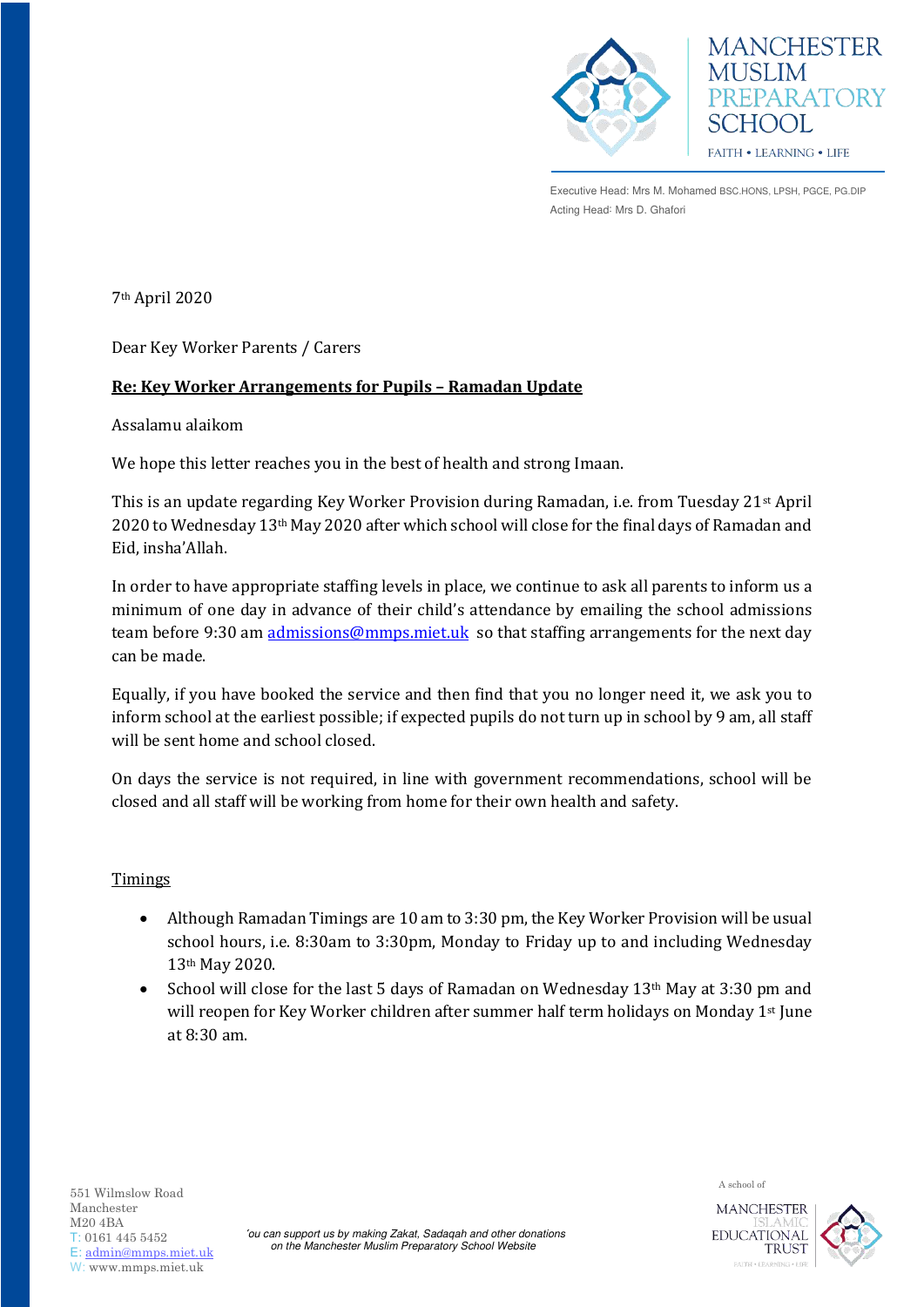



Executive Head: Mrs M. Mohamed BSC.HONS, LPSH, PGCE, PG.DIP Acting Head: Mrs D. Ghafori

### Supervision Arrangements

- Pupils will be split into small age groups and supervised by a staff member
- Pupils will spend as much time outdoors as the weather permits and *will not be expected to complete work set by their teachers* on the days they spend in school

#### Break Time

- All pupils will have a minimum of one morning- and afternoon break
- Pupils should bring in a piece of fruit for morning break

#### Lunch Time Arrangements

- Pupils will be split into small groups and have a staggered lunch
- All pupils MUST bring in a lunch box
- Pupils must not bring any food contain nuts

School dinner monies that have already been paid for the two weeks of school closure will be carried forward and offset against dinner monies when school starts again, insha'Allah.

## Miscellaneous

- All pupils must bring in their own, clearly labelled water bottles
- Key Stage 2 (Yr3 to Yr 6) must bring in their own prayer mat every day
- Pupils can attend school in their own clothes. However, they need to be suitably dressed, bring in a coat for break time and wear sensible shoes

# Admin Office

- Will be open on the days school is providing Key Worker Service from 8:30am to 4:00 pm and can be contacted via the usual phone number – 0161 445 54 52 (Ext. 2)
- On days no Key Worker Service is needed, admin can be contacted by email: [admissions@mmps.miet.uk](mailto:admissions@mmps.miet.uk)